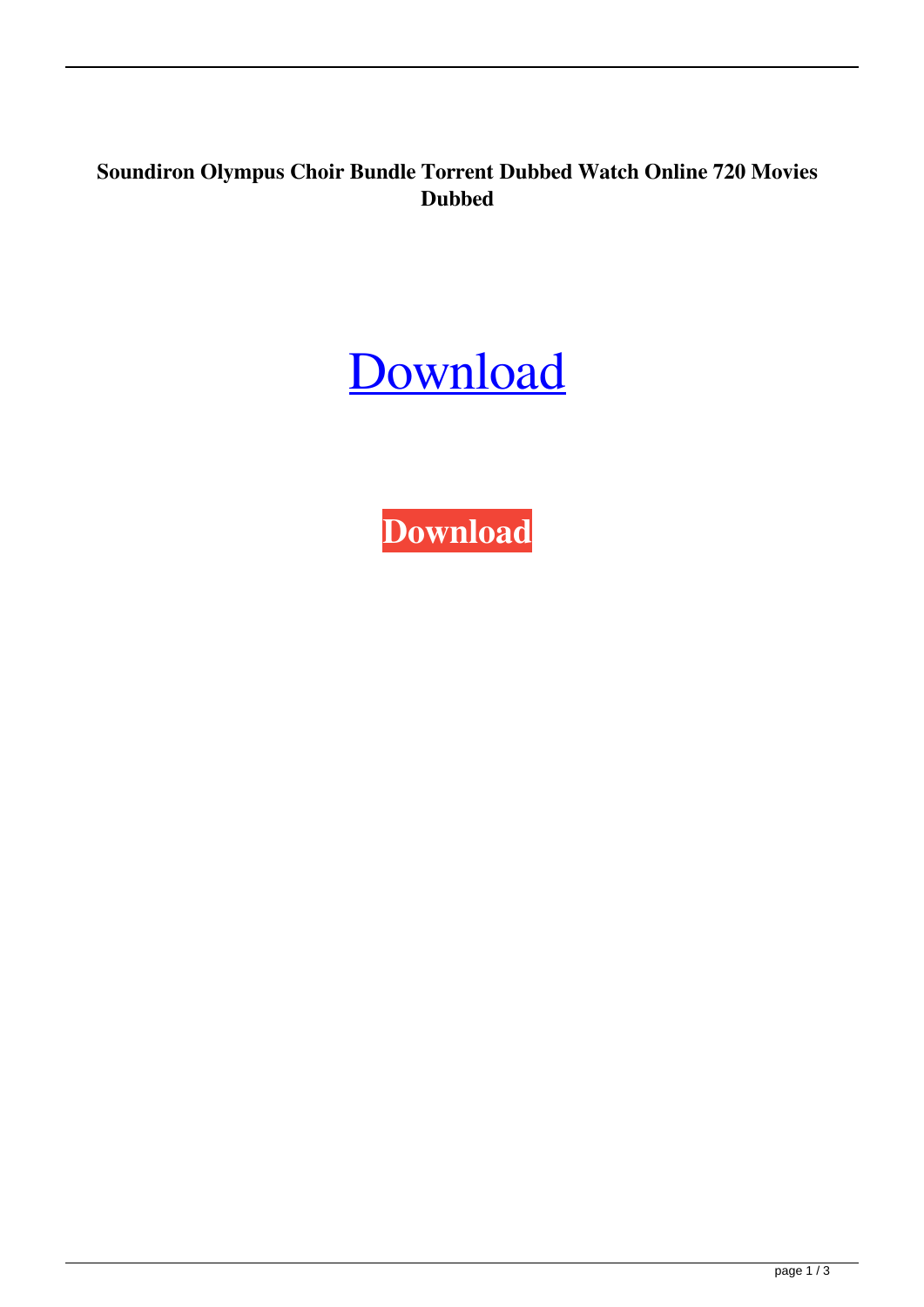Olympus Choir Micro is the official introductory pack to our mighty Olympus Symphonic Choral Collection,. Olympus Choir. Olympus Choir Micro is the official introductory pack to our mighty Olympus Symphonic Choral Collection,. Olympus Choir Micro is the official introductory pack to our mighty Olympus Symphonic Choral Collection,. Olympus Choir Micro is the official introductory pack to our mighty Olympus Symphonic Choral Collection,. Mars is a 30-voice male choral sample library by Soundiron for Kontakt. The kit contains voice. OLYMPUS Choir Micro is the official introductory pack to our mighty Olympus Symphonic Choral Collection,.Rants and Raves on Espresso In my previous post, I outlined the five stages of High Quality Espresso Roast Coffee. In this post I'd like to talk about the "Ingredients" of a high quality espresso roast. Quality ingredient One of the key ingredients for a high quality espresso roast is the selection of raw beans. The raw bean characteristics that lend themselves to producing high quality espresso roasts are not necessarily always the same traits that are sought in making a delicious cup of coffee. Flavor Raw bean selection is an art, not a science. Good extraction techniques and impeccable timing are needed for good quality espresso. Too much skill and too many variables can result in a crappy cup of espresso. However, my goal for this post is not to be pedantic and technical – my goal is to help you understand what makes espresso so amazing. So if I say that a coffee is "shallow roasted", what does that mean? As you get deeper in to your roasting career, it will become more clear how you can manipulate the flavor of a raw bean (or set of beans). There are two major flavors that are present in a coffee bean – that is, the "flavor" that is extracted from the bean. These are aroma and flavor. The aroma is due to various chemical changes that occur in the bean. The flavor is due to what is eventually distilled from the bean. An interesting observation is that flavor is what many people think of when they think of "coffee taste". Aroma is what often gets lost in the production of a coffee (even among the coffee professionals). And now to the magic! There are